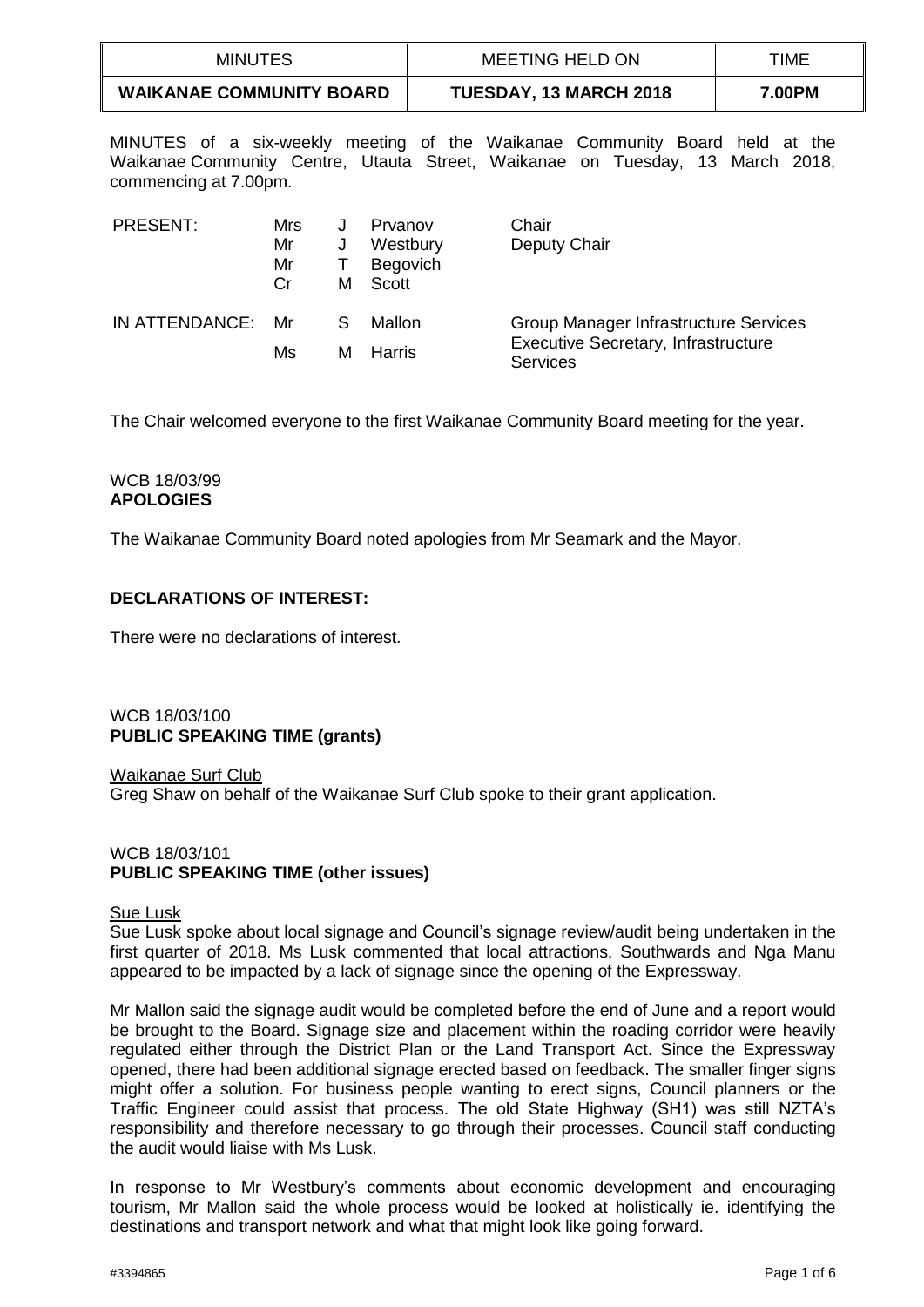| MINUTES                         | MEETING HELD ON               | TIME   |
|---------------------------------|-------------------------------|--------|
| <b>WAIKANAE COMMUNITY BOARD</b> | <b>TUESDAY, 13 MARCH 2018</b> | 7.00PM |

### Waikanae Boating Club

Bob Tait, Commodore, spoke to the Waikanae Boating Club's submission asking for the Board's support for the renewal of its lease which expired next year in April 2019 and had no right of renewal. The Club intended to seek renewal one year ahead. The Club specifically asked for the Board's support for the Club's redevelopment proposals.

### Waikanae Boating Club

Chris Turver supported the Club's redevelopment proposals with particular emphasis on its marine search and rescue service.

# **MOVED (Prvanov/Westbury)**

**That the Waikanae Community Board supports the Waikanae Boating Club in obtaining a more favourable lease and their proposals for redevelopment:**

- **grant Waikanae Boating Club a 33-year lease on the existing property including buildings, car parking, hard standing for boats, and the launching ramp, with a further right of renewal for 33 years;**
- **remove the existing concrete Council toilet block at the north end of the boating club and extend the footprint towards the beach to allow for construction of a more accessible Coastguard base and a larger home for Waikanae Surf Club; and**
- **provide safer and more accessible public access to Waikanae Beach.**

# **CARRIED**

# WCB 18/03/102 **CONSIDERATION OF APPLICATIONS FOR FUNDING (IS-18-407)**

# **MOVED (Westbury/Begovich)**

**The Waikanae Community Board grants Waikanae Surfing Club a discretionary grant of \$500.00 to assist with the cost of members attending a Level 1 Surf Coaching Course.**

#### **CARRIED**

# **MOVED (Westbury/M Scott)**

**The Waikanae Community Board grants Meghan Walker-Cudby a discretionary grant of \$500.00 to assist with costs associated with attending the Sydney Royal Easter Show and grand nationals in March 2018.**

# **CARRIED**

There was discussion about the application from Teddy Bears Picnic Kapiti not meeting the criteria for a grant over 3 years because this was the first application to the Board, and the recommendation was amended: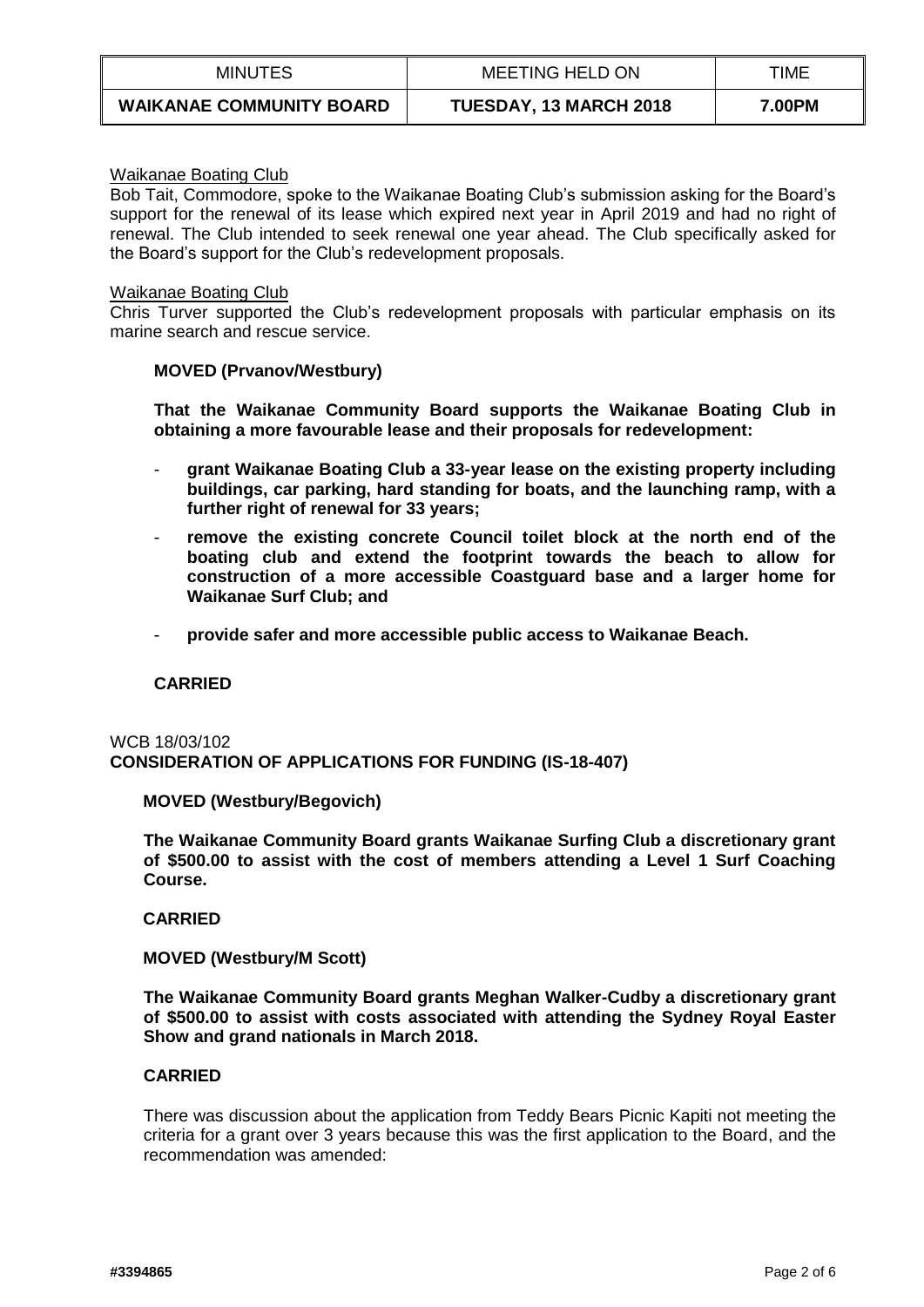| <b>MINUTES</b>                  | MEETING HELD ON               | TIME   |
|---------------------------------|-------------------------------|--------|
| <b>WAIKANAE COMMUNITY BOARD</b> | <b>TUESDAY, 13 MARCH 2018</b> | 7.00PM |

# **MOVED (M Scott/Begovich)**

**The Waikanae Community Board grants Teddy Bears Picnic Kapiti a discretionary grant of \$500.00 for one year to assist with costs associated with the annual Teddy Bears Picnic Kapiti.** 

**MOVED (M Scott/Prvanov)**

**The Waikanae Community Board grants Amelia Fitton a discretionary grant of \$250.00 to assist with attendance costs for a week long course at the National Scout Aviation School.**

# **CARRIED**

There was discussion about the application from Lucy Griggs not meeting the promotion funds criteria but would be more appropriately sourced from the discretionary fund.

Cr M Scott gave notice of his proposal to transfer funds from the Promotions Fund to the Discretionary Grants Fund to cover the shortfall.

### **MOVED (M Scott /Westbury)**

**The Waikanae Community Board grants Lucy Griggs a discretionary fund grant of \$250.00 to assist with travel costs to Sweden and participating in a film/music workshop exchange.** 

#### **CARRIED**

**MOVED (M Scott/Begovich)**

**The Waikanae Community Board grants The Phonic Posse a promotion fund grant of \$500.00 to assist with costs associated with organising a charity fiesta evening in Mahara Place Square.**

#### **CARRIED**

### **MOVED (M Scott/Westbury)**

**The Waikanae Community Board agrees to transfer \$1,390.20 from the Waikanae Promotional Fund to the Discretionary Grants Fund to cover the shortfall.** 

#### **CARRIED**

Cr M Scott noted a precedent had previously been set, where the Board had the ability to transfer funds between funding sources at its discretion.

# WCB 18/03/103 **TOWN CENTRE UPDATE (Michelle Parnell, Infrastructure Programme Delivery Manager)**

Mrs Parnell distributed and spoke to the presentation *"Cultural thread developed design for Waikanae Town Centre transformation".* 

The Board would establish a Town Centre Working Group to consider concepts for the Mahara Place project. Currently, there was a \$1.0M budget for the front of the library and \$1.0M for the town centre budget. A budget of \$610k has also been allocated to the cultural thread project.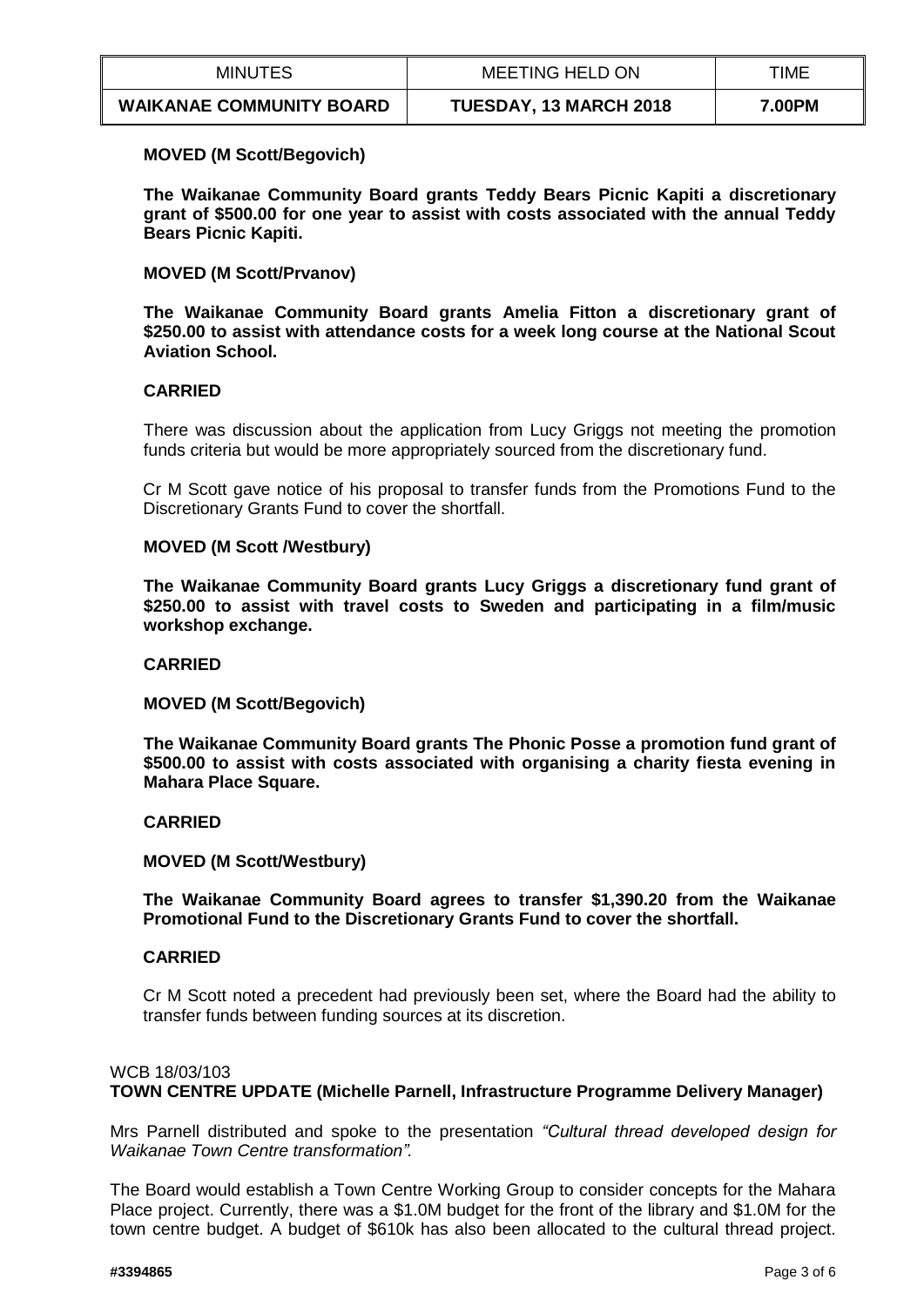| MINUTES                         | <b>MEETING HELD ON</b>        | TIME   |
|---------------------------------|-------------------------------|--------|
| <b>WAIKANAE COMMUNITY BOARD</b> | <b>TUESDAY, 13 MARCH 2018</b> | 7.00PM |

The focus of the work is to connect the GWRC carpark and the town centre. Because of the constraints on the budget, the work will not include upgrading Frater Lane at this stage. The cultural thread project will be completed by the end of June.

In response to Cr M Scott's question about planting, Mrs Parnell said plants were being sourced from Natural Habitats who held the Expressway contract.

Cr M Scott said the Board had previously passed motions to support local businesses and it made good sense to purchase plants from local grower, Gus Evans.

In an effort to move things along more quickly, a Town Centre Working Group would be formed to workshop the scheme design work and pull together deliverables before 1 July 2018.

# **MOVED (M Scott/Westbury)**

**That the Waikanae Community Board accepts the concept and asked staff to come up with names/options for the Town Centre Working Group, with the addition of a Community Board member.** 

# **CARRIED**

**MOVED (M Scott/Begovich)**

**That the Waikanae Community Board supported the Stage 1 development as presented tonight and directed that plants as available be purchased from Gus Evans Nursery.**

# **CARRIED**

Special thanks were given to Mrs Parnell for attending the meeting and providing the update.

### WCB 18/03/104 **MEMBERS BUSINESS**

**(a) Public Speaking Responses** Reponses were given as they arose.

### **(b) Leave of Absence** There was none requested.

# **(c) Matters of an Urgent Nature**

1. Mr Westbury proposed a motion in view of the report being presented to Council on 15 March regarding SH1, the cycling lane and parallel car parking. There had been no formal discussions and approval had not been sought from the Board, other than briefings. Mr Westbury sought amendment to the report to the effect that the Board was not in favour of parallel parking or the cycle-lane.

The Chair said it was important for the Board to attend the Council meeting and make its preferences known during Public Speaking.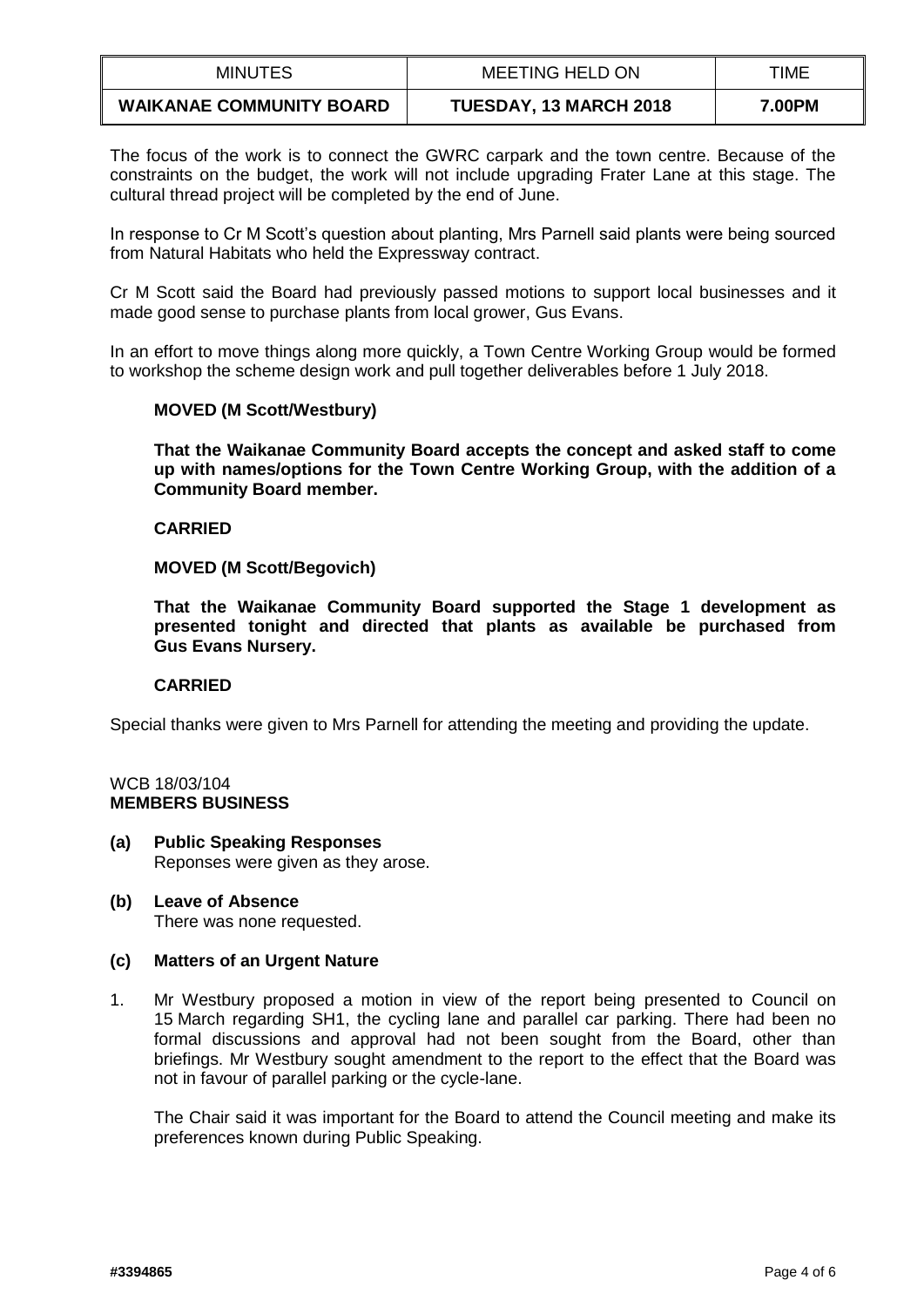| <b>MINUTES</b>                  | MEETING HELD ON               | TIME   |
|---------------------------------|-------------------------------|--------|
| <b>WAIKANAE COMMUNITY BOARD</b> | <b>TUESDAY, 13 MARCH 2018</b> | 7.00PM |

# **MOVED Westbury/Prvanov)**

**That the Council notes the Waikanae Community Board does not support the proposed recommendation for parallel parking as proposed in the report 'Parking Approaches in Waikanae' considered by Council on 15 March 2018 and the Board requests the report be amended.** 

# **CARRIED**

Cr M Scott abstained from voting.

Mr Begovich voted against the motion.

2. The second matter raised by Mr Westbury was the recent closure of Air New Zealand's domestic service to Kāpiti and he wanted to know where matters stood in regards to the Economic Development Policy and investment in the district.

Mr Mallon would ask the relevant Council staff member to respond to Mr Westbury's question.

# **(d) Community Board Members' Activities and Portfolio Activities**

The Board received Activity Reports from Mrs Prvanov, James Westbury and Tonchi Begovich.

Mrs Prvanov said a highlight of her report was attending the Youth Fishing Day a few Sundays ago.

Mr Westbury had attended the opening of the Waikanae Community Hub and also the briefing on parallel/angle carparking. Additionally, he had met with over 32 people in the community on a variety of issues but mainly signposting issues, and the reoccurring topic of bus routes around Queens Road.

Mr Begovich had provided his report.

# WCB 18/03/105 **CONFIRMATION OF MINUTES: 28 NOVEMBER 2017**

# **MOVED (Prvanov/Westbury)**

**That the minutes of the Waikanae Community Board meeting held on 28 November 2017 be adopted as a true and correct record of that meeting.** 

# **CARRIED**

Cr M Scott left the meeting at 8.52pm.